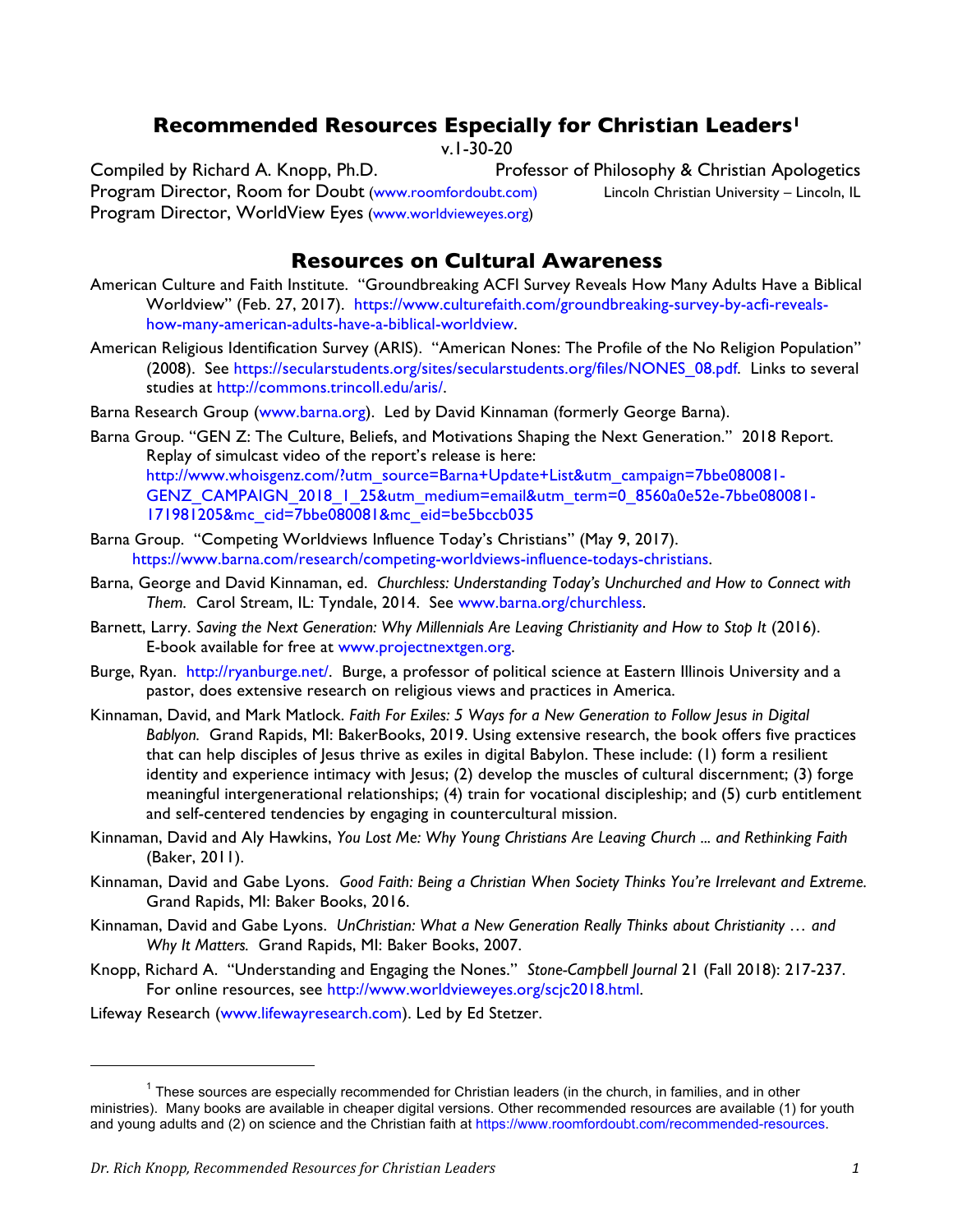- McFarland, Alex, and Jason Jimenez. *Abandoned Faith: Why Millennials Are Walking Away and How You Can Lead Them Home*. Carol Stream, IL: Tyndale, 2017.
- Pew Research Center. "'Nones' on the Rise: One-in-Five Adults Have No Religious Affiliation" (Oct. 9, 2012).
- Pew Research Center. "America's Changing Religious Landscape" (May 12, 2015). See http://www.pewforum.org/2015/05/12/americas-changing-religious-landscape/.
- Shaw, Haydn. *Generational IQ: Christianity Isn't Dying, Millennials Aren't the Problem, and the Future Is Bright.* Carol Stream, IL: Tyndale, 2015. Offers a perceptive (and positive) analysis of four basic generations along with practical proposals for how Christians should approach friends and family, and for how the church should respond.
- White, James Emery. The Rise of the Nones: Understanding and Reaching the Religiously Unaffiliated. Baker, 2014. A survey and analysis of the fastest growing demographic group in America—the religiously unaffiliated and how the church can effectively reach them.
- White, James Emery. *Meet Generation Z: Understanding and Reaching the New Post-Christian World (Baker, 2017).*
- White, James Emery. "Church and Culture Blog." Accessible at https://www.churchandculture.org/blog. White successfully bridges academic astuteness and down-to-earth analyses of culture and challenges for the church. He is former president of Gordon-Conwell and founder and senior pastor of a megachurch (Mecklenberg) in Charlotte, NC.

### **Resources on Christian Worldview and Apologetics**

- Conway, Bobby. *Doubting Toward Faith: The Journey to Confident Christianity.* Eugene, OR: Harvest House, 2015. A practical and helpful analysis of doubt. It can lead to confusion, hopelessness, and despair. But it can also deepen our dependence on God, develop empathy for others, and motivate us to find satisfying answers.
- Copan, Paul. *When God Goes to Starbucks: A Guide to Everyday Apologetics.* Grand Rapids, MI: Baker Books, 2008. 224 pp. Copan addresses a variety of slogans that are often problematic for Christians that are connected to views of truth and reality, to worldviews, and to Christianity. It includes material on looking out for yourself, lying, the nature of God, miracles, science, other religions, homosexuality, Old Testament "holy wars," and Christian division.
- Crain, Natasha. *Talking with Your Kids about God: 30 Conversations Every Parent Must Have.* Grand Rapids, MI: Baker Books, 2017. Presents 30 chapters in Five Parts that deal with the existence of God, science and God, the nature of God, believing in God, and the difference God makes.
- Crain, Natasha. *Keeping Your Kids on God's Side.* Eugene, OR: Harvest House, 2016. Covers 40 questions about God, truth and worldviews, Jesus, the Bible, and science. Includes 10 tips for having deeper faith conversations with your kids.
- Craig, William L. and Joseph E. Gorra. *A Reasonable Response: Answers to Tough Questions on God, Christianity, and the Bible*. Chicago: Moody Press, 2013. 432pp. Five Parts deal with questions about knowing and believing what is real, God, origins and the meaning of life, the afterlife and evil, Jesus, and Christian practice.
- Dembski, William, and Michael Licona. *50 Evidences for God: Arguments for Faith from the Bible, History, Philosophy, and Science.* Grand Rapids, MI: Baker, 2010. Offers short essays on questions of philosophy, science, Jesus, and the Bible.
- Ferrer, Hillary Morgan. *Mama Bear Apologetics: Empowering Your Kids to Challenge Cultural Lies.* Eugene, OR: Harvest House, 2019. This is a mom-to-mom guide to equip moms—though not exclusively moms on how to teach their kids to have biblical beliefs. Part 1 has four chapters of challenge for moms. Part 2 includes chapters on Self-Helpism, Naturalism, Skepticism, Postmodernism, Moral Relativism, Emotionalism, Pluralism, New Spirituality, Marxism, Feminism, and Progressive Christianity.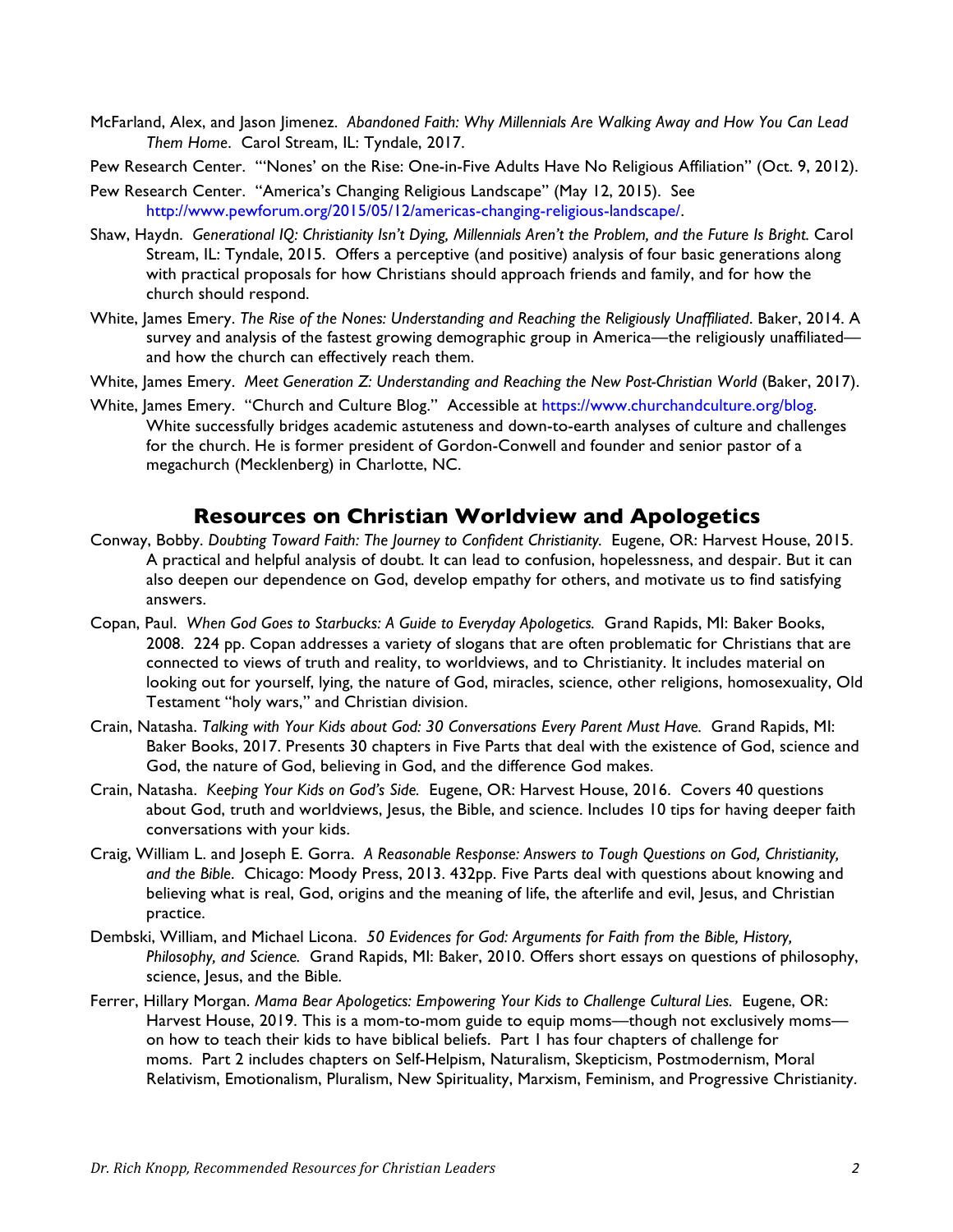- Geisler, Norman and Frank Turek. *I Don't Have Enough Faith to be an Atheist.* Wheaton, IL: Crossway, 2004. Contends that it takes more faith to reject the existence of God than to accept it. It covers many questions (e.g. about God, design, first life, new life forms, miracles, Jesus, the New Testament, Jesus' resurrection, and who Jesus was and is).
- Johnson, Donald. *How To Talk to a Skeptic: An Easy-to-Follow Guide for Natural Conversations and Effective Apologetics.* Minneapolis, MN: Bethany House Publishers, 2013.
- Keller, Timothy. *The Reason for God: Belief in an Age of Skepticism.* New York, NY: Dutton, 2008. Part One responds to prominent criticisms of Christianity (e.g. there can't be just one religion; a good God wouldn't allow suffering; Christianity is a straitjacket; the church is responsible for injustice; a loving God would not send people to hell; science has disproven Christianity; the Bible can't be taken literally). Part Two focuses on the reasons *for* faith (e.g. clues of God; the knowledge of God; the problem of sin; religion and the Gospel; the (true) story of the cross; the resurrection).
- Keller, Timothy. *Making Sense of God: An Invitation to the Skeptical.* New York, NY: Viking, 2016. Compared to Keller's book *The Reason for God*, this book shows the relevance and the desirability of Christianity so that the skeptic or secularist would be open to hearing about the reasons for God. It is filled with documented quotations and illustrations that would be useful for a teaching or preaching reference. (See Rich Knopp's review in the June 2017 *Christian Standard* here: http://christianstandard.com/2017/helping-the-skeptical-see-god.)
- Knopp, Richard A. "Where Will We Go Without God?" *Christian Standard* 149 (June 2014): 38-40. Online at http://christianstandard.com/2014/06/where-will-we-go-without-god/.
- Knopp, Richard A. "Learning to Love God in a World of Growing Skepticism and Secularism." 2016 North American Christian Convention session. http://worldvieweyes.org/NACC16.html and video at https://www.youtube.com/watch?v=VuiEWpf6Ohw&feature=youtu.be.
- Koukl, Gregory. *Tactics: A Game Plan for Discussing Your Christian Convictions.* Grand Rapids, MI: Zondervan, 2009. Koukl offers practical strategies for communicating and defending the Christian faith.
- Lennox, John D. *Against the Flow: The Inspiration of Daniel in an Age of Relativism.* Daniel and his friends did not simply maintain their private devotion to God; they maintained a high-profile witness in a pluralistic society antagonistic to their faith. This book has much to say to Christians and the church today.
- McDowell, Sean. *Apologetics for a New Generation: A Biblical and Culturally Relevant Approach to Talking About God.* Eugene, OR: Harvest House, 2009. Contains 16 chapters by various authors with ideas and insights for effectively and persuasively communicating the Christian message to a postmodern culture.
- McDowell, Sean, and J. Warner Wallace. *So the Next Generation Will Know: Preparing Young Christians for a Challenging World.* Colorado Springs, CO: David C Cook, 2019. 208pp. Written for anyone who works with the youngest generation (GenZ). Includes 8 chapters and a Postscript that inform and challenge us to give young people our priority (e.g. by recognizing their uniqueness, connecting with their hearts, and giving them a worldview with significance) and to prepare them for the future (e.g. by developing a passion for truth; training rather than entertaining; providing adventures; and using movies, music, social media, and current events).
- McGrath, Alister. *Doubting: Growing Through the Uncertainties of Faith*. Grand Rapids, MI: InterVarsity, 2006. McGrath says that "doubt is an invitation to grow in faith and understanding, rather than something we need to panic about or get preoccupied with." It deals with the nature of doubt; doubt and the vain search for certainty; doubt in other worldviews; personal aspects of doubt; doubt in the Bible; doubts about the gospel, yourself, Jesus, and God; and how to handle doubt.
- McGrath, Alister. *Mere Apologetics: How to Help Seekers & Skeptics Find Faith.* Grand Rapids, MI: Baker, 2012. McGrath has doctorates in molecular physics and theology from Oxford. The book's nine chapters include chapters on various "pointers" to God and "gateways" for opening the door to faith.
- Mittelberg, Mark. *Confident Faith: Building a Firm Foundation for Your Beliefs.* Carol Stream, IL: Tyndale, 2013. Part One discusses and analyzes six "paths" to faith; Part Two offers 20 "arrows of truth" from science, logic, the Bible, history, and experience. Part Three addresses 10 "barriers" to belief.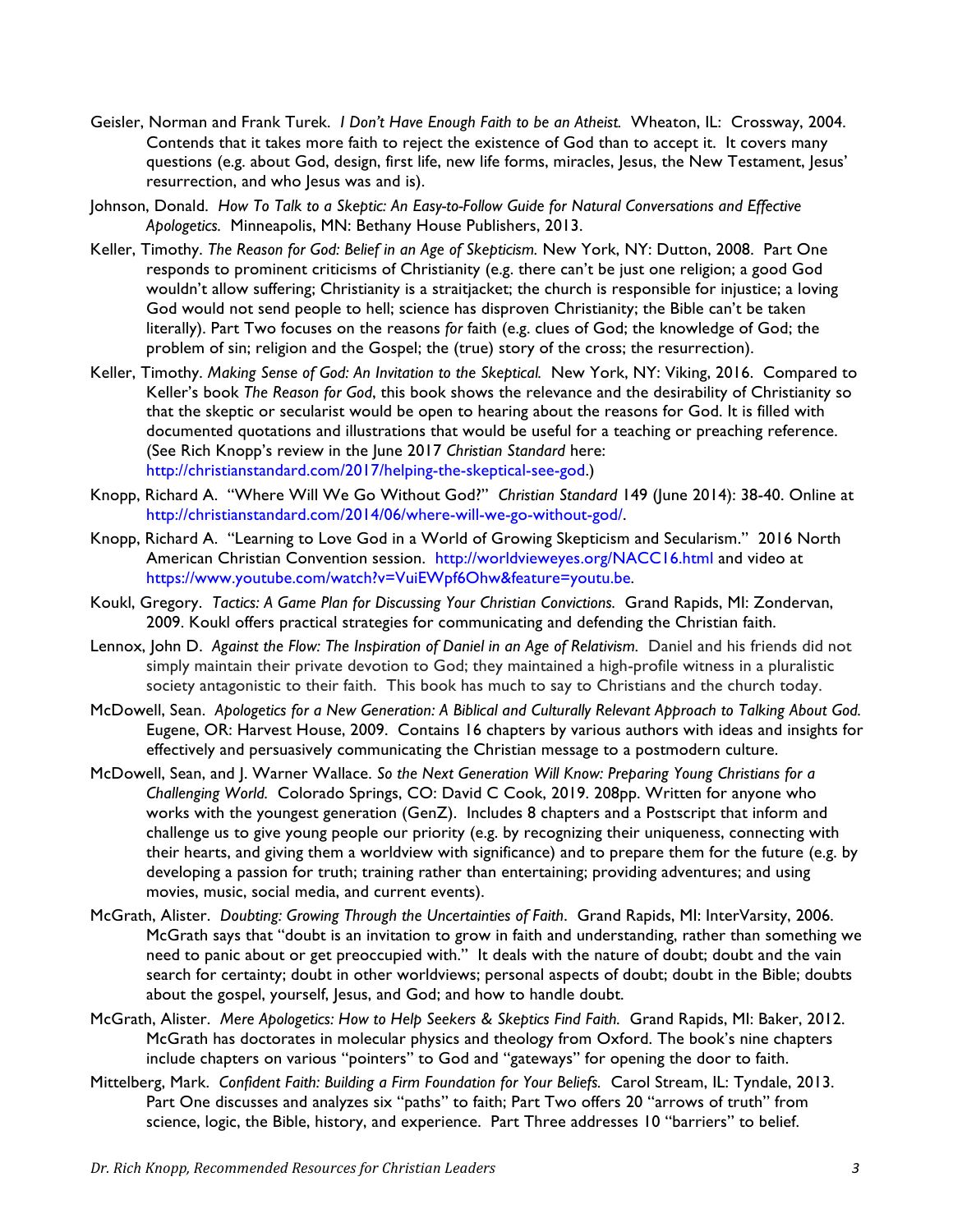- Mittelberg, Mark. *The Reason Why Faith Makes Sense.* Carol Stream, IL: Tyndale House, 2011. A small book that deals with questions about faith, God, the Bible, our accountability to God, Jesus, and God's forgiveness. Useful as a resource for the Room For Doubt "Basic Questions" curriculum.
- Moreland, J. P., and Tim Muehlhoff. *The God Conversation: Using Stories and Illustrations to Explain Your Faith.* Revised and Expanded edition. Downers Grove, IL: IVP Books, 2017. 192pp. Offers insight on intriguing topics (e.g. God's goodness and terrorism, the maze of different religions, the resurrection of Jesus, ethics, design or accident, unfulfilled desires and God). It includes examples, quotations, and stories than can help explain the Christian worldview in our conversations and communication.
- Ortberg, John. *Know Doubt: Embracing Uncertainty in Your Faith.* Grand Rapids, MI: Zondervan, 2014. Helps to show that doubt can motivate us to study and learn, to expand our understanding, and lead us to trust. The right kind of doubt can be a gift to deepen our faith and intimacy with God.
- Pearcey, Nancy. *Finding Truth: 5 Principles for Unmasking Atheism, Secularism, and Other God Substitutes.* Colorado Springs, CO: David C Cook, 2015. Includes an Appendix on Romans 1:1–2:16 and uses this passage as a springboard to discuss five principles for a Christian response to our age: identify the idol; identify the idol's reductionism, test the idol by asking if it contradicts what we know about the world; test the idol to see if it contradicts itself; and replace the idol by making a case for Christianity.
- Powell, Doug. *Holman QuickSource Guide to Christian Apologetics.* Nashville, TN: Holman Reference, 2006. A book packed with much information in an attractive and colorful layout with many pictures. It talks about "apologetics" (giving a defense of the Christian faith), considerations about God's existence, the origin of the New Testament, the reliability of the Old and New Testament, miracles, prophecy, Jesus' resurrection, who Jesus was, and the problem of evil.
- Powell, Kara, Jake Mulder, and Brad Griffin. *Churches Growing Young: Six Essential Strategies to Help Young People Discover and Love Your Church.* Grand Rapids, MI: Baker, 2016. See the accompanying website at http://churchesgrowingyoung.com. Based on research with over 250 of the nation's leading congregations who are effectively engaging 15-29 year olds.
- Powell, Kara E. and Chap Clark. *Sticky Faith: Everyday Ideas to Build Lasting Faith in Your Kids.* Grand Rapids, MI: Zondervan, 2011.
- Powell, Kara, and Steven Argue. *Growing With: Every Parent's Guide to Helping Teenagers and Young Adults Thrive in Their Faith, Family, and Future*. Grand Rapids, MI: Baker Books, 2019.
- Putman, Jim, and Bill Putman. *Hope for the Prodigal: Bringing the Lost, Wandering, and Rebellious Home.* Grand Rapids, MI: Baker, 2017. The book offers biblical truths and practical advice, based on personal experience, on how to reach prodigal children with love and service.
- Stonestreet, John, and Brett Kunkle. *A Practical Guide to Culture: Helping the Next Generation Navigate Today's World.* Colorado Springs, CO: David C. Cook, 2017. Offers valuable direction on recognizing cultural undercurrents; understanding youth struggles with identity; how to talk to youth about same-sex marriage and transgenderism; how to help youth avoid addictions; and how to ground youth in the biblical story and empower them to change the world.
- Strobel, Lee. *The Case for a Creator: A Journalist Investigates Scientific Evidence That Points Toward God*. Grand Rapids, MI: Zondervan, 2004.
- Wallace, J. Warner. *Cold-Case Christianity: A Homicide Detective Investigates the Claims of the Gospels*. Colorado Springs, CO: David C Cook, 2013. Wallace uses his nationally recognized skills as a homicide detective to look at the evidence and eyewitnesses behind Christian beliefs. Including gripping stories from his career and the visual techniques he developed in the courtroom, Wallace uses illustration to examine the powerful evidence that validates the claims of Christianity.
- Wallace, J. Warner. *Cold-Case Christianity for Kids: Investigate Jesus with a Real Detective.* Colorado Springs, CO: David C. Cook, 2016. In this children's companion to the bestselling *Cold-Case Christianity*, detective Wallace gets kids excited about testing witnesses, examining the evidence, and investigating the case for Christianity.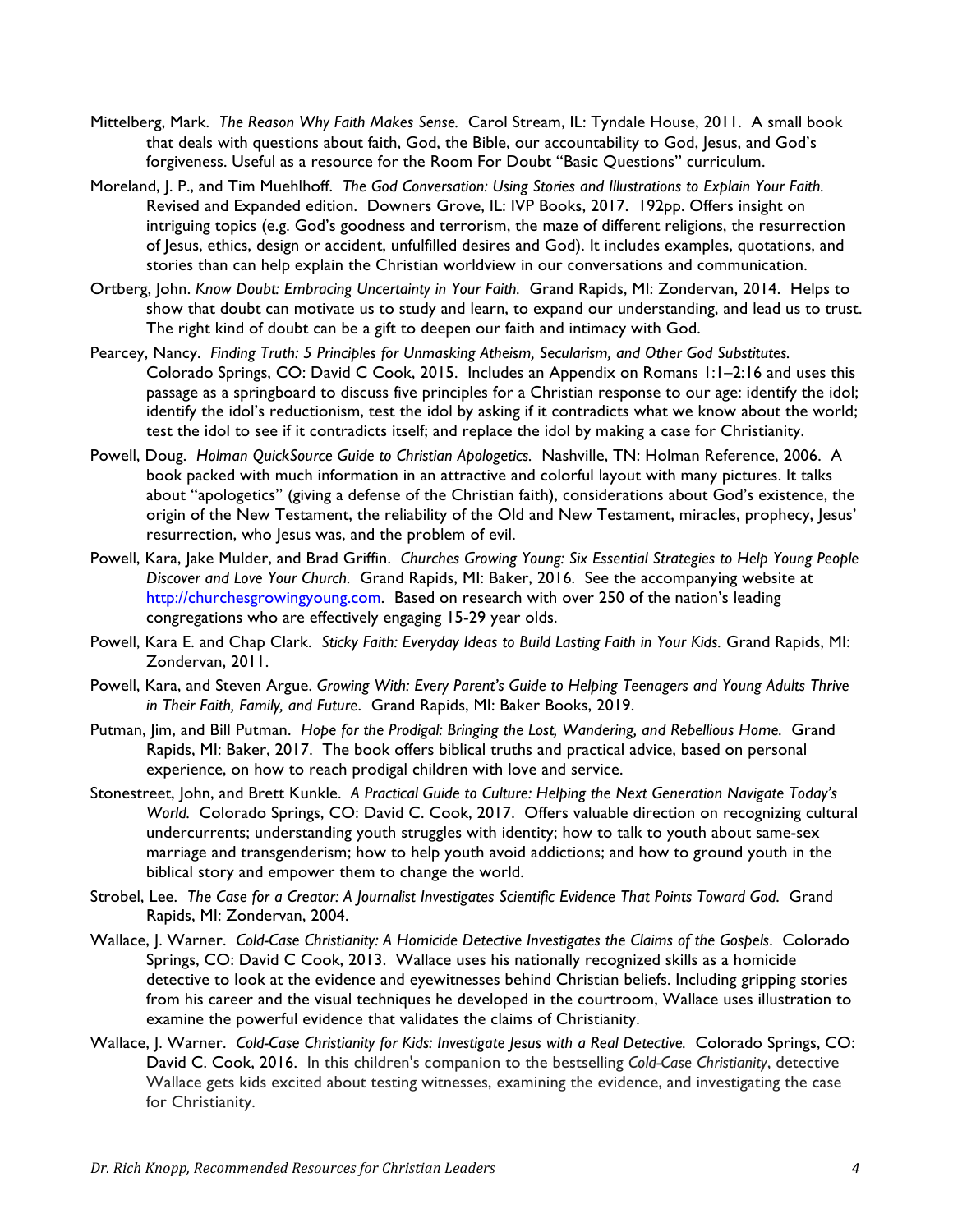- Wallace, J. Warner. *God's Crime Scene: A Cold-Case Detective Examines the Evidence for a Divinely Created Universe.*  Colorado Springs, CO: David C Cook, 2015. Wallace is a cold-case homicide expert who has appeared on cases on truTV (Court TV) and NBC's "Dateline." He applies his cold-case methods to the origins of the universe.
- White, James Emery. *A Mind for God.* Downers Grove, IL: InterVarsity, 2006. A relatively small book that's a great place to start being challenged to develop and use your mind for God.
- Young, Ben. *Room For Doubt: How Uncertainty Can Deepen Your Faith.* Colorado Springs, CO: David C Cook, 2017. Now a teaching pastor, Ben Young struggled with doubt. This book takes an honest look at hard questions about God, the Bible, and faith. It offers examples of spiritual giants in scripture and history who doubted. It gives insight on how to process uncertainty and disappointment with God. It clarifies the difference between uncertainty and mystery. And it provides encouragement for how faith and doubt can go together.
- Zacharias, Ravi. *Has Christianity Failed You?* Grand Rapids, MI: Zondervan, 2010. This book is for those who are skeptical or just asking questions about the Christian faith. It looks at some of the basics of faith, what it means to be a Christian, and what difference it makes. It includes questions on each chapter for discussion and reflection.
- Zacharias, Ravi and Norman Geisler, eds. *Is Your Church Ready? Motivating Leaders to Live an Apologetic Life.* Grand Rapids, MI: Zondervan, 2003. Offers eight chapters that focus on cultivating a climate for apologetics. Chapters especially address pastors, church leaders, leaders in the home, and those who work with college students and internationals. It includes a church leaders' annotated resource guide.

#### **Some Websites on Christian Worldview and Apologetics**

- https://www.alwaysbeready.com. Always Be Ready Apologetics Ministry headed by Charlie Campbell. It is "dedicated to equipping people with well-researched information on issues that seek to undermine or challenge the truth of Christianity as revealed in the Bible." It includes links to many topics and research areas.
- http://www.answersingenesis.org. A young earth creationist website headed by Ken Ham.
- http://www.apologetics315.com. The site hopes to be a significant educational resource for churches, campus groups, and Christians around the world.
- http://www.arn.org. Many resources from the Intelligent Design community.
- http://christianmomthoughts.com. Website of Natasha Crain whose passion is to equip Christian parents to raise kids who can make a case for, and defend, their faith in an increasingly secular world.

https://coldcasechristianity.com. J. Warner Wallace, a cold-case homicide detective defends Christianity.

- https://crossexamined.org. Headed by Frank Turek, co-author with Norman Geisler of the book, *I Don't Have Enough Faith to be an Atheist*.
- http://ehrmanproject.com. Offers responses to Bart Ehrman's skeptical claims about the Bible. Ehrman is a university professor who frequently appears in TV religious documentaries.
- http://www.garyhabermas.com. Gary Habermas specializes in the historicity of the resurrection of Jesus.
- https://www.josh.org. A website for the ministry of Josh McDowell, a prominent Christian author and speaker who addresses key questions about Jesus, the Bible, the resurrection of Christ, etc.
- http://www.leestrobel.com. Website of former atheist and former Chicago *Tribune* reporter, Lee Strobel, who is now a prominent defender of the Christian faith and author of *The Case for Christ*.
- https://mamabearapologetics.com. A resource that challenges and informs ladies (moms and others) to be better prepared to help their children respond to the variety of attacks against the Christian faith.
- http://oneminuteapologist.com. Brief video interviews with a variety of Christian thinkers.
- http://www.ratiochristi.org. Attempts to strengthen the faith of Christian students at universities.